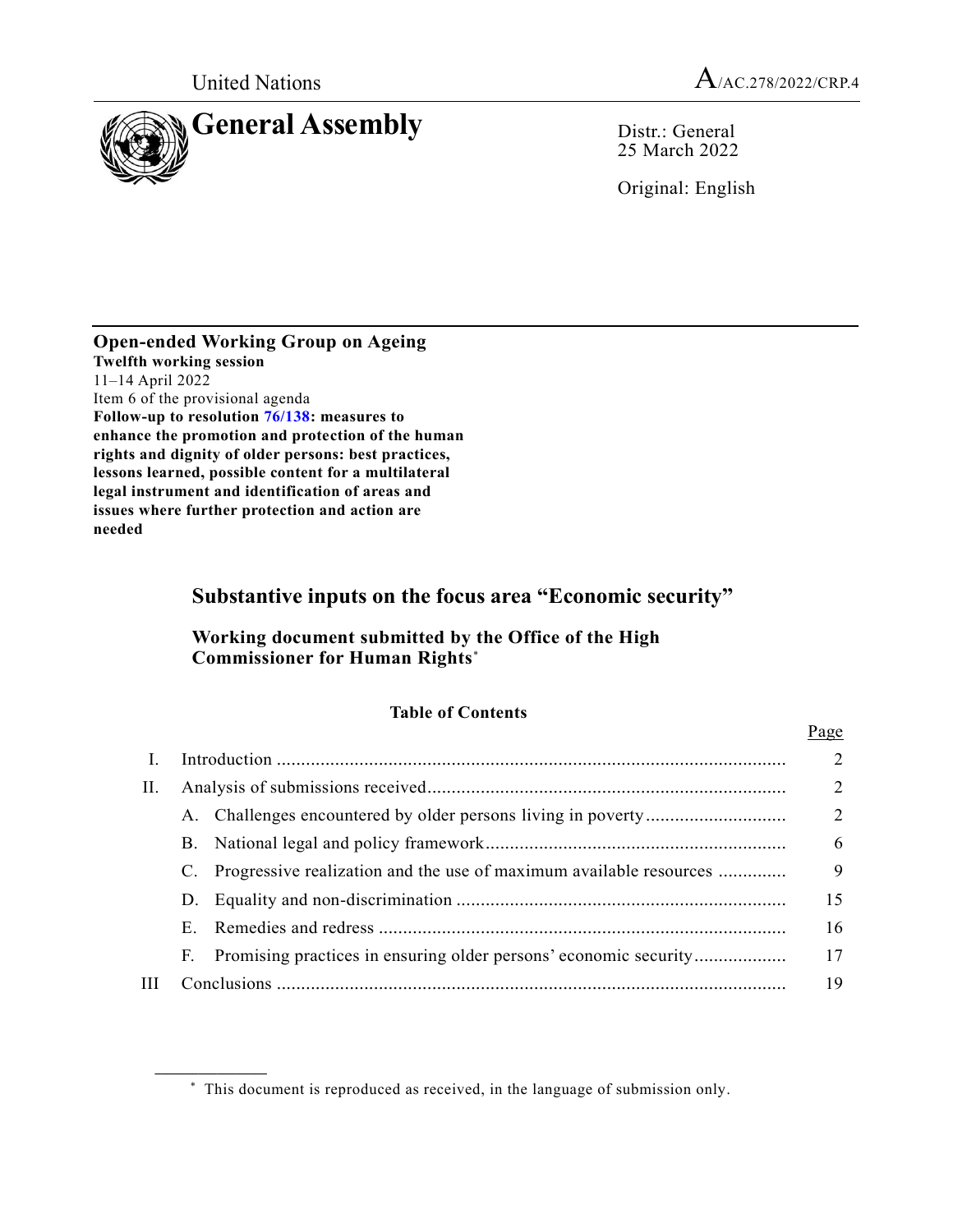# **I. Introduction**

1. The Open-ended Working Group on Ageing, established by the General Assembly through its resolution 65/182 with the purpose of strengthening the protection for the human rights of older persons, will hold its twelfth session at the United Nations Headquarters from 11 to 14 April 2022. The substantive discussion will focus on two areas: contribution of older persons to sustainable development; and economic security. To that end, the Chair of the Open-ended Working Group on Ageing called for inputs from Member States, national human rights institutions with A-status, non-governmental organizations and United Nations system agencies and bodies, following questionnaires prepared by the Secretariat.

2. The present document contains the analytical summary of contributions received on the focus area of economic security.

# **II. Analysis of submissions received**

## **A. Challenges encountered by older persons living in poverty**

## **1. Impact of multi-dimensional poverty**

3. A number of factors increase the risk of falling into poverty for older persons, including weak social protection coverage, inadequate level of pension, limitations or lack of health and social services, lack of access to regular income and work, age discrimination in employment and lower labour capacity. Many older persons are not aware of government social protection programmes, and lack identity documents or information about their rights. Some may fear stigmatization in seeking government social assistance or other support. Several respondents noted that older persons living in poverty face problems in access to food and adequate housing.

4. Economic insecurity at old age is also caused by the negative socioeconomic effects of the COVID-19 pandemic, difficulties in accessing financial services, disinheritance and limited access to justice. An NGO noted that old age limits access to bank loans and other financial services and that lack of capital limits older persons' financial autonomy. An NGO highlighted that increasing digitalization of societies creates barriers for older persons who lack digital literacy skills. They may experience difficulties with digital payments, access to services and access to information for example regarding financial benefits.

5. Respondents highlighted that poverty prevents older persons to be active members in society and leads to their social exclusion and loneliness. Those affected by intergenerational poverty have challenges in breaking the cycle of poverty at old age. Due to low mobility, low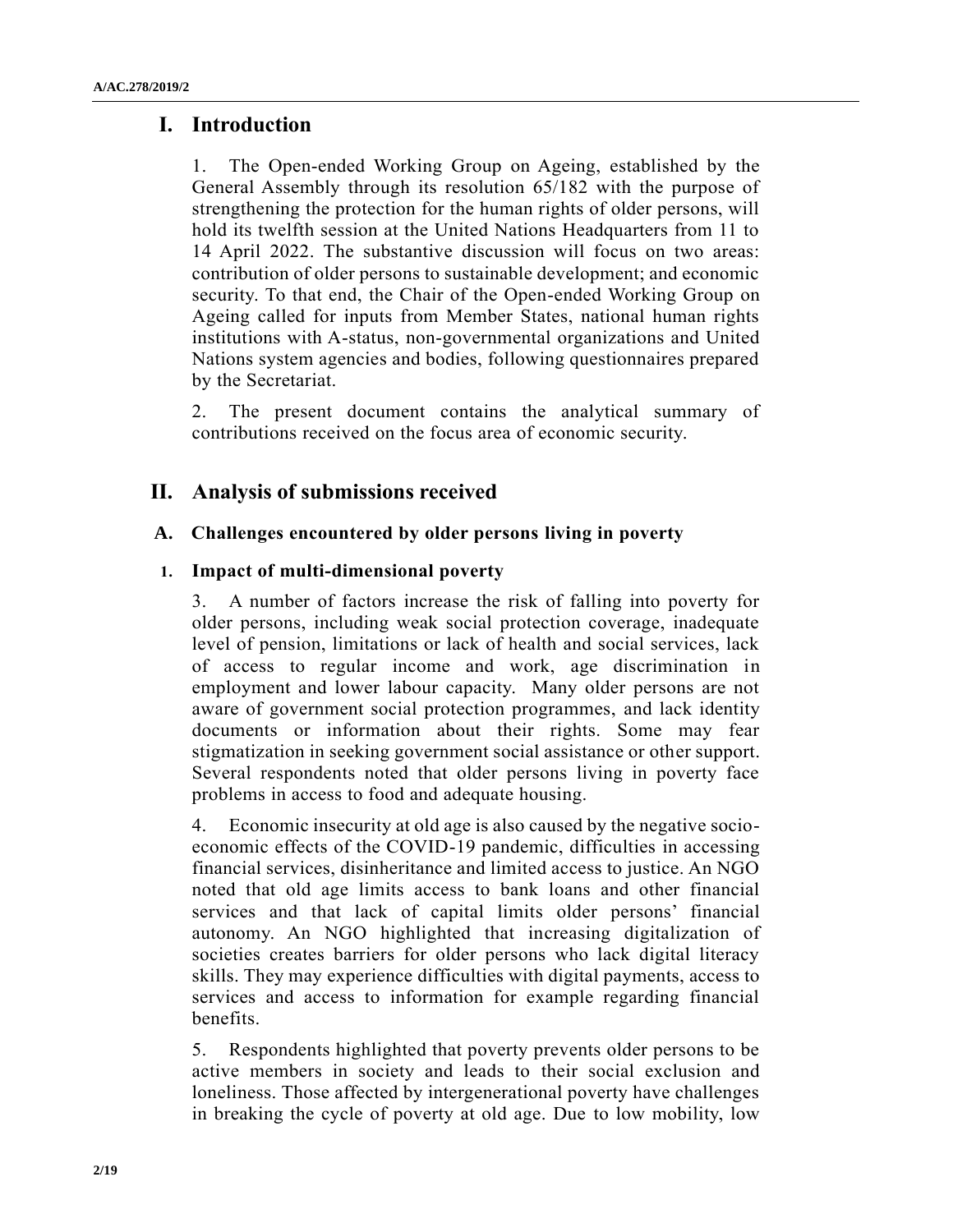income and limitations in accessing information, older persons have less access to cultural services, which impairs their quality of life.

#### **2. Right to social security**

6. According to the International Labour Organization (ILO), poverty in old age is a concern that most social protection systems around the world are facing. Low level of earnings during active age inevitably results in low level of pensions at old age. Often, reforms of pension systems carried out in the last 20 years have hardened the eligibility conditions and/or the formulas for the calculation of old age pensions, which have resulted in lower income security in old age. Another concern is the absence of statutory provisions of the periodic revision of the level of old age pensions when compared to the cost of living and the level of earnings in the country. The absence of proper such mechanisms results in the purchasing power of old age pensions being eroded over time, thus compromising the economic security of older persons.<sup>1</sup>

7. Many submissions emphasized the issues of weak social protection coverage and inadequate amount of social benefits as pensions are often below the national poverty line. Similarly, inadequate or lack of health and social services contribute to economic insecurity of older persons. An NGO indicated that social protection systems can be complex, which makes it difficult for older persons to understand their entitlements. Availability of social services that increase the autonomy of older persons was considered essential in reducing old-age poverty. Respondents also identified a challenge regarding the financial, fiscal and economic unsustainability of pension funds.

8. In some countries the social protection system prohibits the simultaneous receipt of two or more social benefits. For example in Georgia, an older person with a disability is unable to receive financial assistance because of disability and age-related pension at the same time.

9. Those employed in the informal sector lack contributions to the pension system and receive therefore lower or no pensions. Other contribution gaps were noted by an NGO, for example, unemployment, precarious, part-time or fixed-term employment contracts and low wages have negative implications to pensions. Women work more often part-time compared to men. In addition, women, who have reduced or given up gainful employment entirely in order to care for their children, ageing parents, spouses and grandchildren, have lower pensions.

10. Older persons who do not have any source of income are often dependent on support from their families. Many older persons can be neglected and left without care even while living with their family members. Issues related to autonomy and independence were also raised

<sup>1</sup> [https://www.ilo.org/global/publications/books/WCMS\\_817572/lang--en/index.htm](https://www.ilo.org/global/publications/books/WCMS_817572/lang--en/index.htm)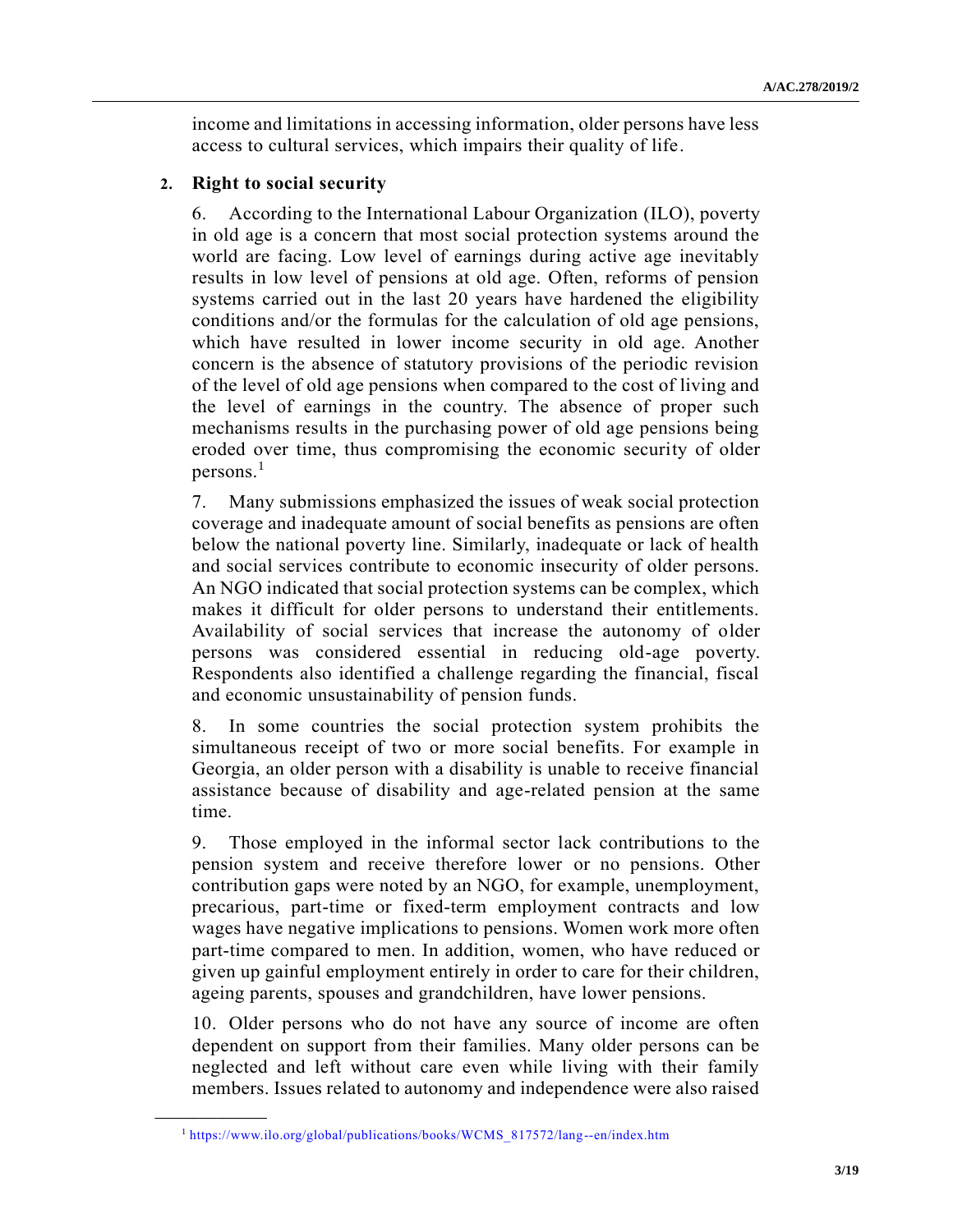in the stakeholder inputs. Older persons suffer from different types of violence, regardless of their economic status. A Japanese NGO reported about killings of older persons by their family members due to the burden of long-term care.

11. Economic Commission for Western Asia (ESCWA) noted that noninclusive and inadequate social protection systems across the region continue to leave large groups of older persons vulnerable to poverty, disease, and heightened dependency. The proportion of older persons (60 and above) receiving a pension in the region is the second lowest in the world standing at a mere 38 per cent and is less than half of the world average (78 per cent). This can largely be explained by widespread economic informality. Also many older persons continue to work beyond retirement age, are not covered by labour laws, and therefore more vulnerable to abuse or working in conditions that are not suitable. Moreover, the level of adequacy of many existing social protection schemes may be insufficient to guarantee the economic security of older persons.

12. Older women are more vulnerable to economic insecurity. The low female labour force participation rates across the region mean that few women are covered by formal social protection systems. Indeed, although the proportion of women among old-age pensioners is increasing, the gender gap remains considerable, with male pension coverage rates being five times higher than female coverage rates in some Arab countries.

13. Families, who traditionally are the primary care providers for older persons in the Arab region, are finding it increasingly challenging to fulfil this responsibility due to evolving socio-cultural norms and family structures, urbanisation and migration, among other factors as well as economic hardships that were accentuated by the pandemic. This in turn weakens the channels of intergenerational support and highlights the importance of the long-term care economy to offer alternative means of care for older persons.

## **3. Right to health**

14. Many respondents affirmed that poverty and poor health are interrelated. It was noted in the submissions that the lack of support and care for older persons increases their vulnerability to poverty. Some countries underscored that there is a significant gap in the provision of specialized care services for older persons, such as nursing homes, daycare centres, home care services, specialized health care and palliative care. Many older persons cannot afford necessary medicines or medical services, especially in the case of privatization of services. The purchase of medicines can result in limiting the amount or quality of food bought. Furthermore, food insecurity can lead malnourishment and weaker immune systems, aggravating chronic conditions for older persons.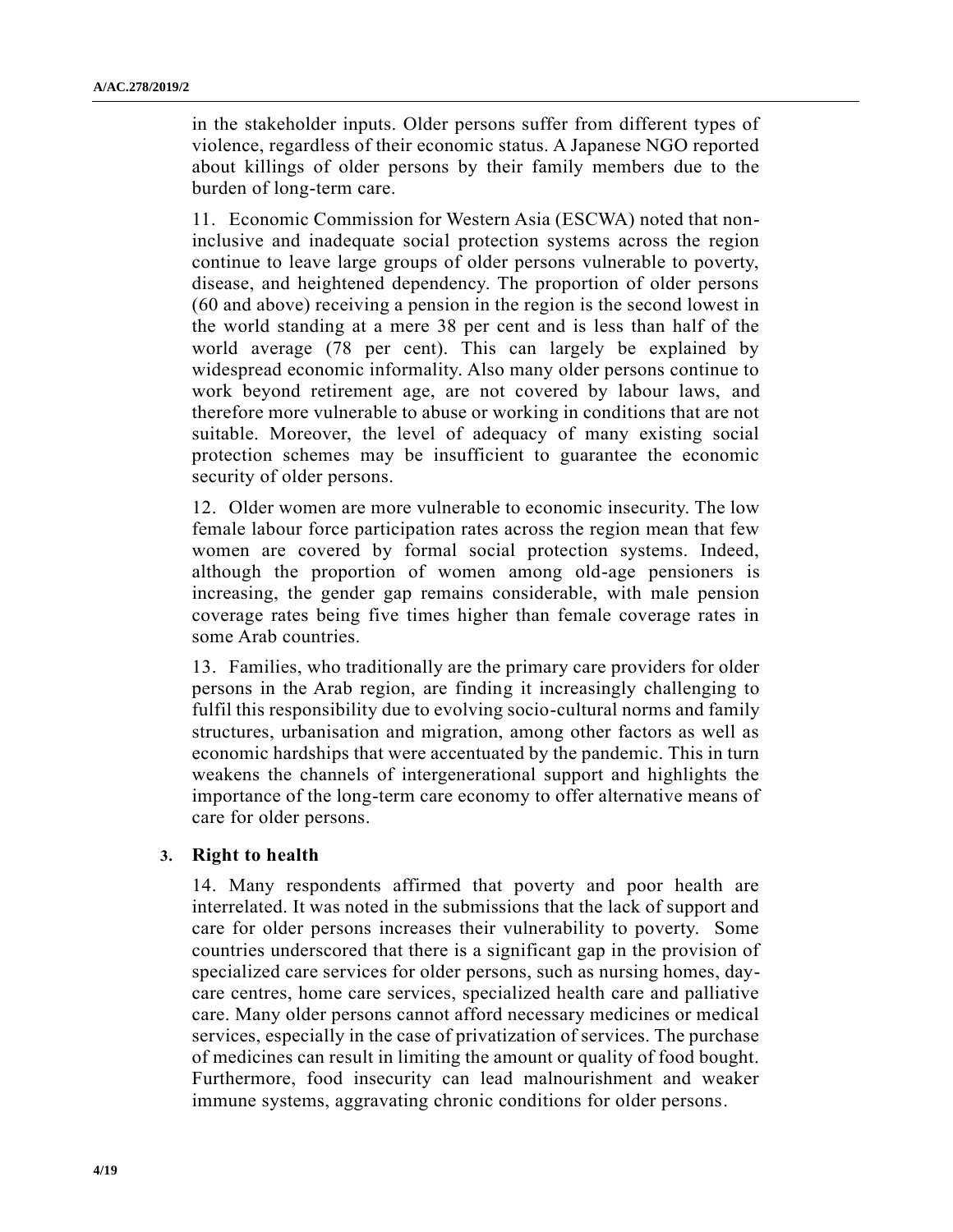15. ESCWA noted that the COVID-19 pandemic put further strain on already high out of pocket health expenditures in Arab countries. Additionally, households that include older persons face a higher degree of catastrophic health expenditures. Despite the presence of health insurance schemes in many Arab countries, they sometimes require the covered population to pay high user-fees (co-payments). Additionally, some health services may be inaccessible for and/or unresponsive to older persons.

#### **4. Right to adequate housing**

16. Stakeholders reported that older persons living in poverty have challenges in meeting their basic needs such as adequate, affordable and accessible housing as well as access to water and electricity. An NGO noted that older persons lack support in improving the accessibility of their housing. Another NGO reported that, in Uganda, older persons have difficulties in accessing safe drinking water because they cannot walk long distance and therefore resort to contaminated water.

17. In the context of rising energy costs, one of the most pressing issues is energy poverty. Due to limited income, many older persons save excessively on the use of water and electricity, which results in lower quality of life. An NGO reported that older persons who live in poor housing conditions may suffer from extreme heat and heat-related illnesses as they cannot afford to buy cooling devices or support the cost of using such devices. Related to housing, respondents also noted that inaccessible public transportation causes challenges to older persons.

#### **5. Right to work**

18. Stakeholders reported that age discrimination in employment is pervasive. Inputs by NGOs highlighted that ageism hinders professional (re)training and work opportunities for older persons. Some stakeholders acknowledged that changes in technology and the production processes have made it harder for older persons to adapt to new labour market needs. Outdated knowledge and skills were noted as challenges for older persons. Even middle-aged persons can be considered as old by employers, and therefore, they experience more frequent layoffs, difficulties in employment and other forms of discrimination in the field of work. Many stakeholders also referred to the gender gap in employment rate and pay that disadvantages older women. An NGO noted that mandatory retirement age limits older persons' right to work.

19. Due to inadequate quantity of social protection, older persons may need to earn additional income, often by working in the informal sector or in lower paid jobs. Working in the informal sector usually results in an irregular income. A Ugandan NGO described that majority of older persons live in rural areas and work in the agricultural sector, which is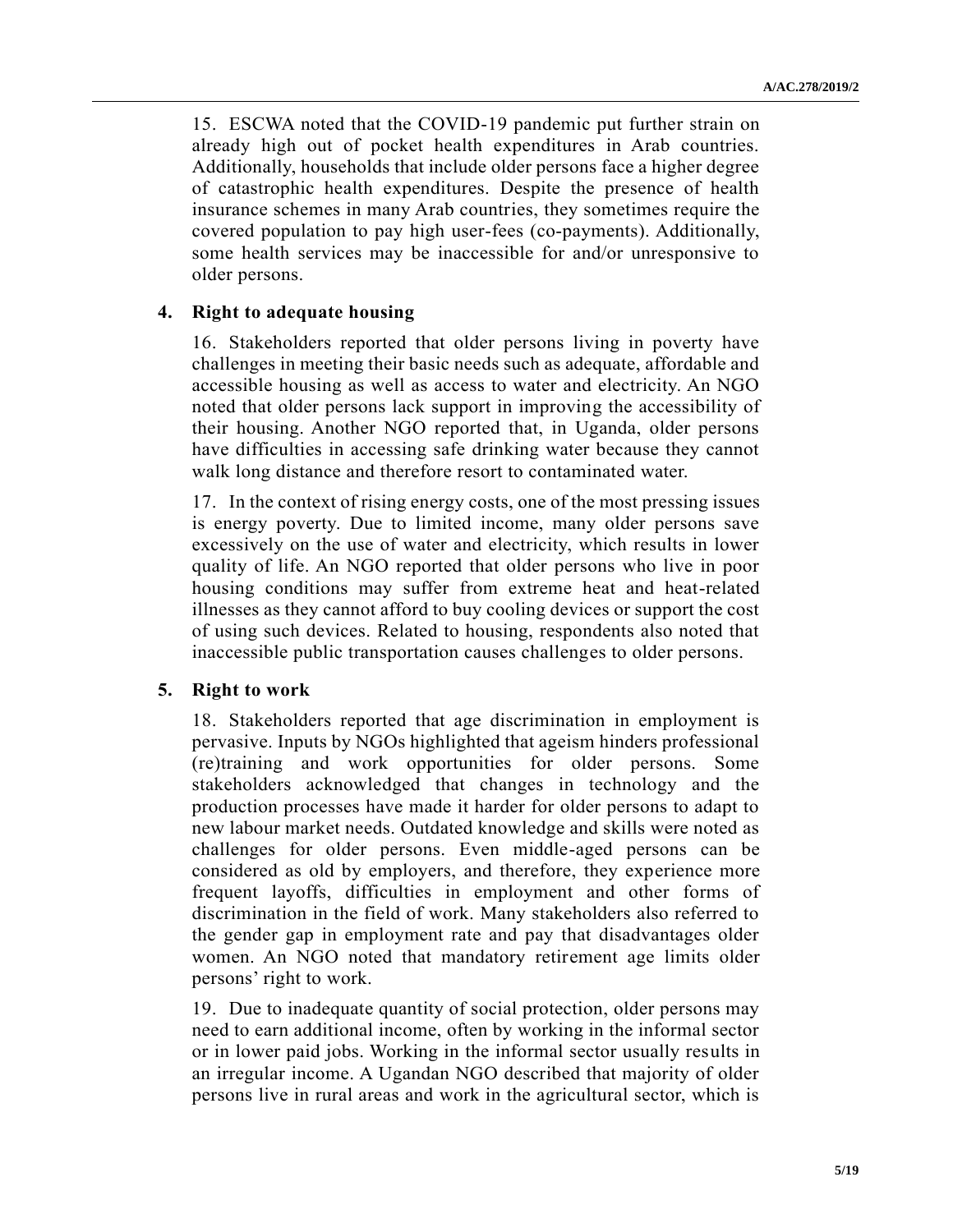characterized by fluctuations in produce prices, thus providing an irregular income.

## **6. Impact of intersectional discrimination and inequality based on age, gender and other grounds**

20. Intersectional age discrimination combined with gender, disability, national or ethnic origin and other status creates vulnerabilities that push older persons into poverty and social exclusion.

21. Older women, particularly widowed and divorced women and older lesbian, gay, bisexual, trans or intersex persons are among the groups most affected by poverty. Family caregivers, often women, reduce or give up paid work entirely in order to care for their children, ageing parents, spouses and grandchildren. As a result, older women have lower pensions. An NGO reported that older women may be excluded from household decisions, which limits their autonomy over resources and assets.

22. Older persons with disabilities are also at higher risk of poverty. Stakeholders reported that older persons with disabilities have lower incomes, are less likely to own a home and have poorer health ratings. Canada reported on a promising practice of an inclusive approach to its COVID-19 pandemic response and overall decision-making. The Government of Canada established the COVID-19 Disability Advisory Group (CDAG) in April 2020 to put a disability lens on the Government's emergency response and actively involve persons with disabilities. CDAG's mandate has been broadened to provide advice on disability inclusion within Government priorities and on implementation of government programs and policies.

23. In addition, older persons of immigrant or indigenous origin, older persons belonging to a minority such as the Roma, older persons who live in rural or remote areas and older persons with low educational background are more susceptible to poverty. Understanding the magnitude of intersectional discrimination requires more disaggregated and timely data regarding older persons.

## **B. National legal and policy framework**

## **1. Legal provisions for economic, social and cultural rights, particularly the right to an adequate standard of living for older persons**

24. Most States referred to the general non-discrimination provisions and economic, social and cultural rights guaranteed under their Constitution. In some States, such as Canada and Finland, the Constitution explicitly prohibits discrimination based on age. For example in Angola, Kenya and the Dominican Republic, the Constitutions include specific provisions concerning older persons.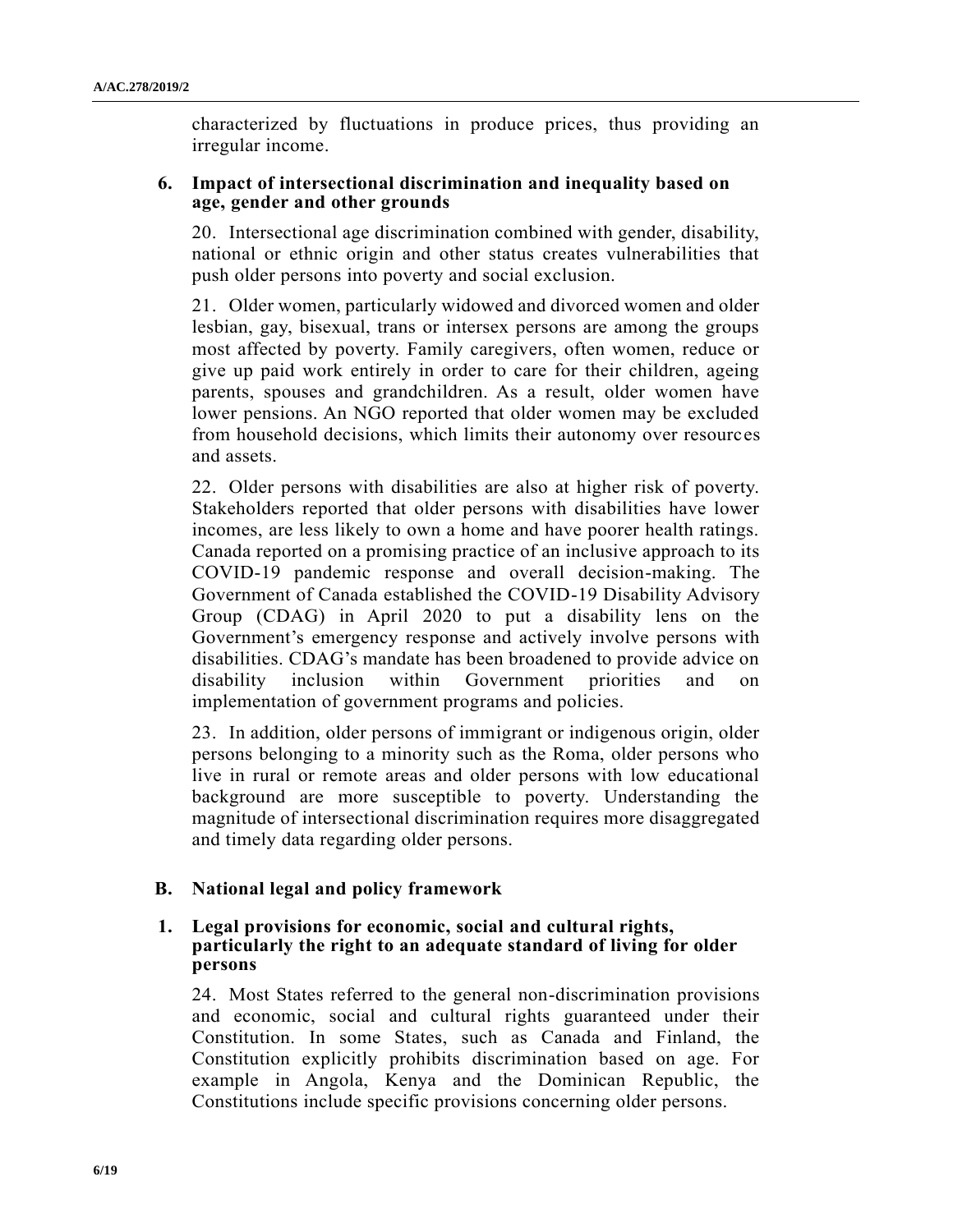25. In general, States reported to have legislation that prohibits discrimination on the ground of age. Furthermore, some States have specific laws protecting the rights of older persons, such as El Salvador's Special Law for the Protection of the Rights of Older Persons and the Dominican Republic's Law on the Protection of the Elderly. Chile referred to the Inter-American Convention on Protecting the Human Rights of Older Persons that the country has ratified and its specific provision on right to social security. Similarly, Ethiopia and Rwanda referred to the Protocol to the African Charter on Human and People's Rights on the Rights of Older persons that the countries have ratified.

26. Respondents identified various national policies related to the enjoyment of economic, social and cultural rights, including poverty reduction strategies, social protection strategies and national action plans and policies for older persons. National policies on health, housing and food security were also often noted in the stakeholder submissions.

27. Some respondents described key institutional mechanisms in ensuring the realization of economic, social and cultural rights for older persons. For example, in Austria, the most important instrument of economic security in old age is considered to be the Retirement Security Commission established in 2017 that regularly analyzes the long-term development and affordability of statutory pension insurance, with the involvement of pensioner organizations. In France, on the other hand, the Government sends an annual monitoring table to the Parliament, composed of indicators relating to eleven thematic objectives in the fight against poverty, including poverty of older persons.

28. ILO pointed out that the ILO social security standards provide a useful reference for securing income security in old age. They establish a minimum level of protection to be reached through the various types of social protection mechanisms, including "contributory" (financed by way of employer and workers contributions) or non-contributory (taxfinanced). These minimum levels are determined by reference to the level of earnings in each national context – for example: social insurance mechanisms need to replace a certain percentage of older persons' previous earnings; public tax-financed schemes providing flat rate pensions need to have these established at least at a certain level by reference to a percentage of the standard wage prevailing for unskilled labour; and means tested social assistance schemes need to at least complement beneficiaries' resources to allow them to live in health and decency (ILO Convention No. 102) or dignity ILO Recommendation No. 202). As of 2012, the ILO Recommendation No. 202 on Social Protection Floors established income security in old age as one of the four basic social security guarantees that should be guaranteed to all.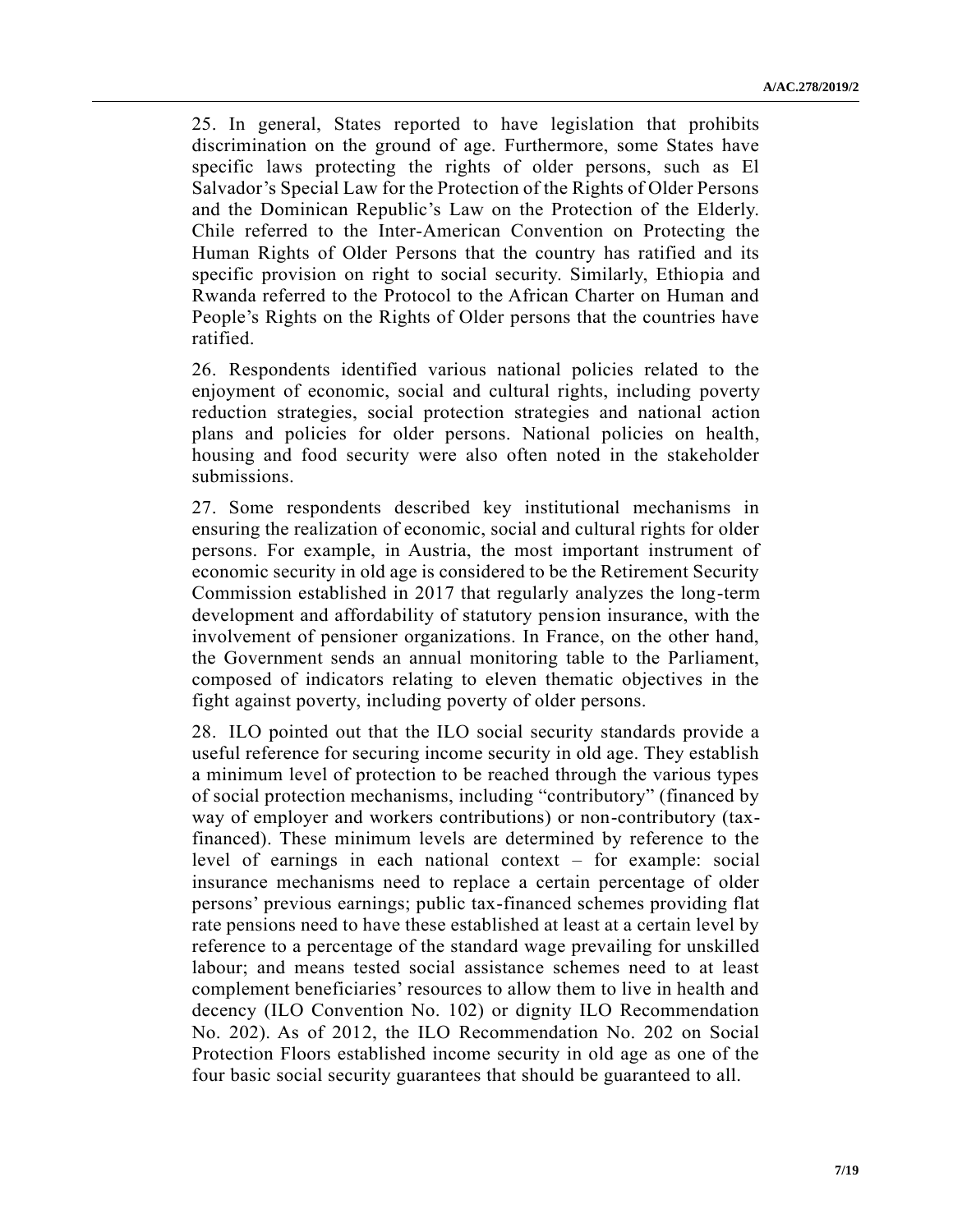## **2. Definition of poverty**

29. Poverty is often defined in terms of income or consumption, although many States acknowledged that poverty is a multidimensional phenomenon that should be measured by taking into consideration social exclusion and deprivations in access to education, culture, health care and other basic services. An NGO noted that eligibility to social assistance can also be considered as an indicator of poverty.

30. Some countries, such as Kenya, Georgia, Germany and Finland, do not have an official or clear definition of poverty. Some European Union countries such as Austria and Czechia use the definition provided by Eurostat, that is, persons are at risk of poverty if their disposable income is below 60 per cent of the national median disposable income (after social transfers). In Italy, on the other hand, a family of two persons is considered poor if they consume less than the average per capita national consumption.

31. In Canada, the Poverty Reduction Act of 2019 established the official poverty line, which is based on the Market Basket Measure (MBM). The MBM establishes income thresholds based on the cost of a basket of food, clothing, shelter, transportation and other items for individuals and families representing a basic standard of living, across 53 regions. If a person's or a family's disposable income is below the MBM threshold for the region in which they live in a given year, they are considered to be living in poverty. The Dominican Republic also reported to use measurements of basic food basket, non-food basic basket and disposable income per household.

## **3. Data, statistics and research**

32. Most countries indicated that their National Statistical Offices provide information regarding older persons living in poverty, for example through the general census, multidimensional poverty index and surveys on income, expenditure, living conditions, health, among others. Turkey noted that the country reports on older persons above sixty-five years in relation to Sustainable Development Goal 1 'End poverty in all its forms everywhere'. The Kenya National Bureau of Statistics (KNBS) assesses poverty levels in its National Housing and Population Census every ten years. In 2020, KNBS conducted a comprehensive detailed research on the level of poverty in Kenya.

33. In addition, some countries, such as Slovakia, produce annual reports on the situation of older persons. In 2021, the European Union published the Pension Adequacy Report and the Long-term Care Report which include data and comparable statistics across all European Union member states.

34. Some states and NGOs, on the other hand, indicated that the availability of data and statistics is inadequate and that poverty at old age is not studied systematically. For example in Georgia, the National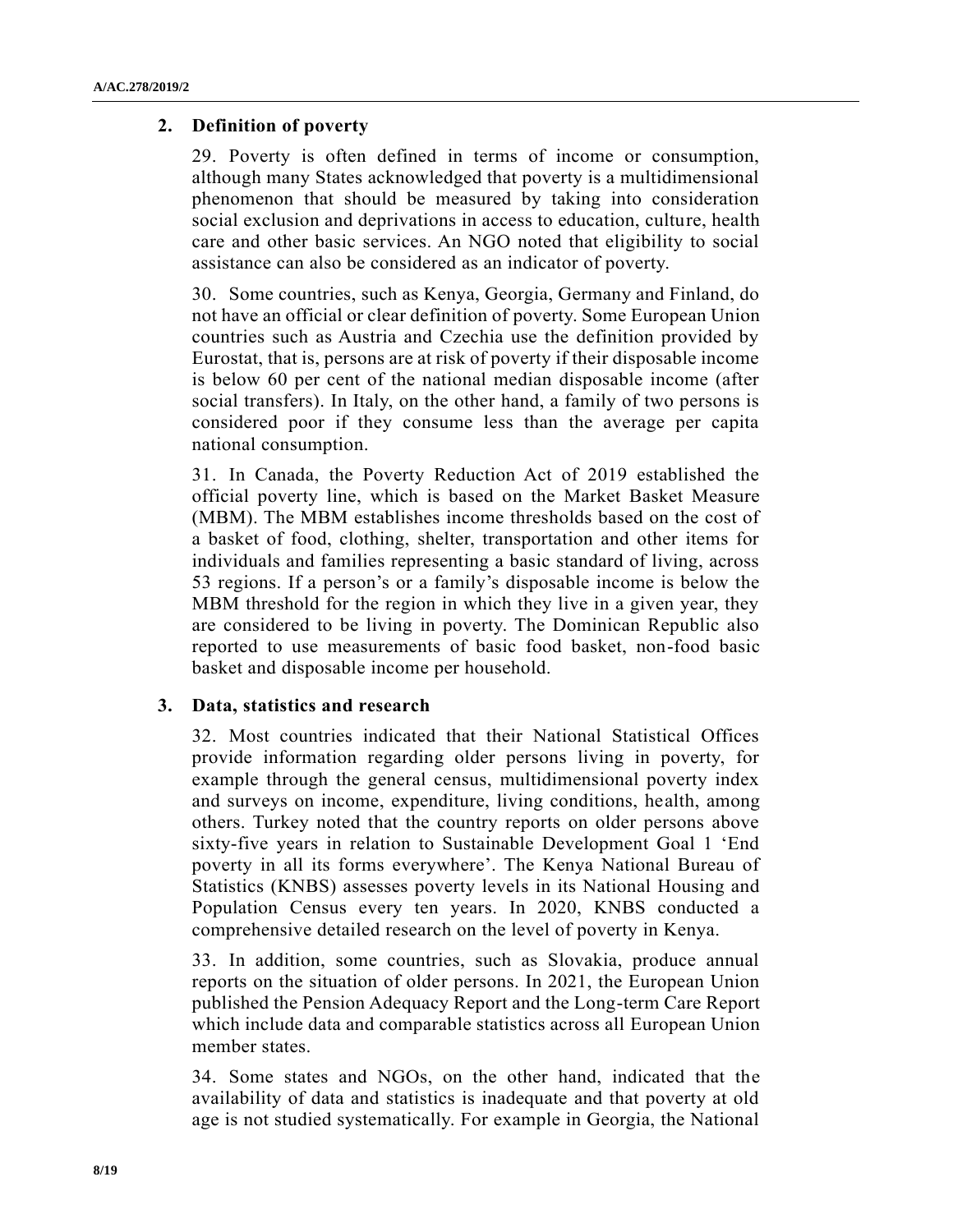Statistical Office provides data on the amount of persons who receive a pension and social assistance but the country has no official statistics on the poverty rate of older persons.

35. Respondents also pointed out that age- and sex-disaggregated data remains limited, which hinders the ability to develop targeted policies and interventions that are age and gender sensitive. Economic Commission for Europe indicated that the Active Ageing Index includes indicators on the financial security of older persons. $<sup>2</sup>$ </sup>

## **C. Progressive realization and the use of maximum available resources**

## **1. Measures to address economic insecurity and poverty in older age**

36. A number of States stressed the importance of social security systems, old age pensions and social transfers to ensure the right to an adequate standard of living for older persons. Canada, for instance, referred to its Old Age Security (OAS) programme that provides a minimum income guarantee to older persons. Social security agreements with other countries protect the income security and pension eligibility of individuals that have lived or worked in Canada. Cyprus indicated in its submission that it provides a Guaranteed Minimum Income (GMI) in the form of monetary support and/or services which is a non-contributory scheme. The Dominican Republic, through its National Council for the Aging Person (CONAPE), implements a number of programmes, such as cash transfers in the context of the Protection of Older Persons in Extreme Poverty (PROVEE), and solidarity pensions granted by the President of the Republic to older persons who did not contribute to social security. Submissions of national human rights institutions also highlighted the importance of contributory and non-contributory old-age pension schemes as well as veteran to ensure the right to an adequate standard of living for older persons.

37. Submissions from NGOs indicated that the comprehensive protection of the human rights of older persons was essential, and highlighted the importance of having a United Nations convention asserting the rights of older persons, including the right to lifelong learning. In terms of concrete measures, NGOs in their submissions also referred to social protection as a key element of the global response to tackle poverty, including in older age. Such systems should take a comprehensive, gender responsive and life cycle approach. Submissions of NGOs mentioned the need of adequacy of contributory and noncontributory schemes, including through pension indexation mechanisms. Specific mention was made of universal social pensions,

<sup>&</sup>lt;sup>2</sup> The most recent 2020 release of the Active Ageing Index for European Union countries is available on the UNECE wiki: https://statswiki.unece.org/display/AAI/II.+Results.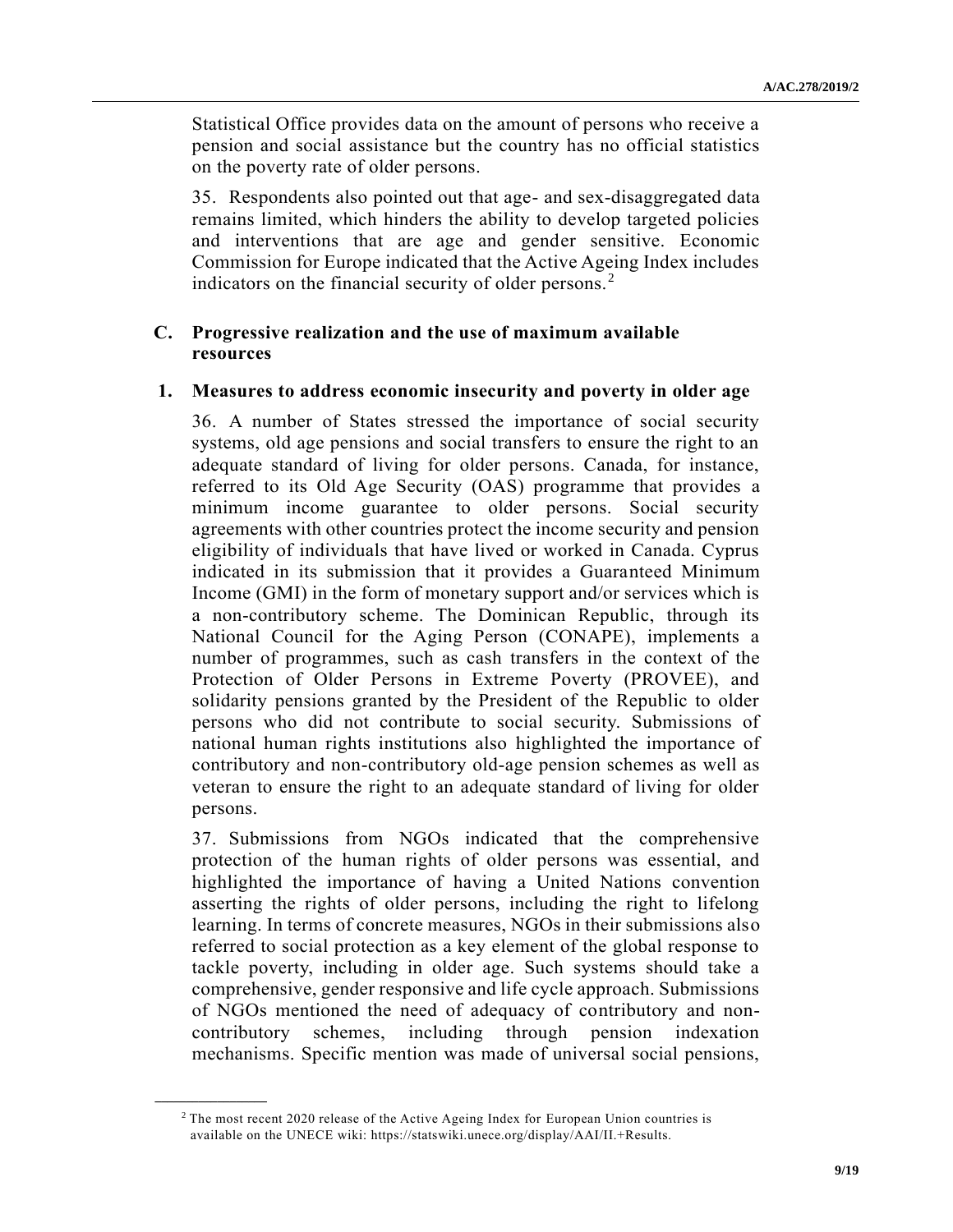including as a crucial means of reaching coverage for older women and informal workers.

38. Germany indicated that financial benefits for older persons include support for accommodation and heating expenses, costs for food and clothing, including furnishing the apartment. Some submissions of States and national human rights institutions pointed to the existence of subsidies for housing and communal services, housing allowances for older persons paying mortgage interest, and financial assistance for utilities, such as discounts, particularly to ensure affordable energy supply for older persons. One-time payouts to alleviate the negative socio-economic impact of COVID-19 pandemic on older persons were mentioned by some States and national human rights institutions.

39. Austria indicated that it was gradually bringing the de facto early retirement age closer to the statutory retirement age, without forcing people into unemployment in old age, while Canada sought to facilitate the work-to-retirement transition. Some States mentioned supplements for smaller pensions as another aspect to prevent old age poverty, government-assisted private pension saving plans, as well as the need to index pensions.

40. In addition to statutory pension insurances, NGOs in their submissions referred to other pillars of old-age provision, such as private and occupational pension provision, basic old-age security, the recognition of childcare periods and care periods in the insurance history of the pension insurance, as well as other social benefits, such as housing benefits, including heating allowances and social allowance.

41. Angola referred to income generating activities as an important means to prevent economic insecurity for older persons, including capacity building and training, technical, legal and material support for the creation, formalization and allocation of work kits to family cooperatives. Jordan indicated in this regard that it grants loans to retired older persons to empower them economically. Retraining and lifelong learning are measures to increase employment opportunities for older persons. Submissions of national human rights institutions also described measures to ensure advanced training and further education of older persons as a result of digital structural change or are otherwise affected by structural change.

42. Women of retirement age, especially those living alone are disproportionately affected by poverty and social exclusion due to incomplete employment and/or part-time employment. Austria referred to measures to increase women's labor market participation and projects to support and advise women and to combat poverty among women funded at federal level.

43. Submissions of NGOs also highlighted the importance of eliminating barriers to continuing employment of older persons such as a mandatory retirement age, and access to microcredit or other capital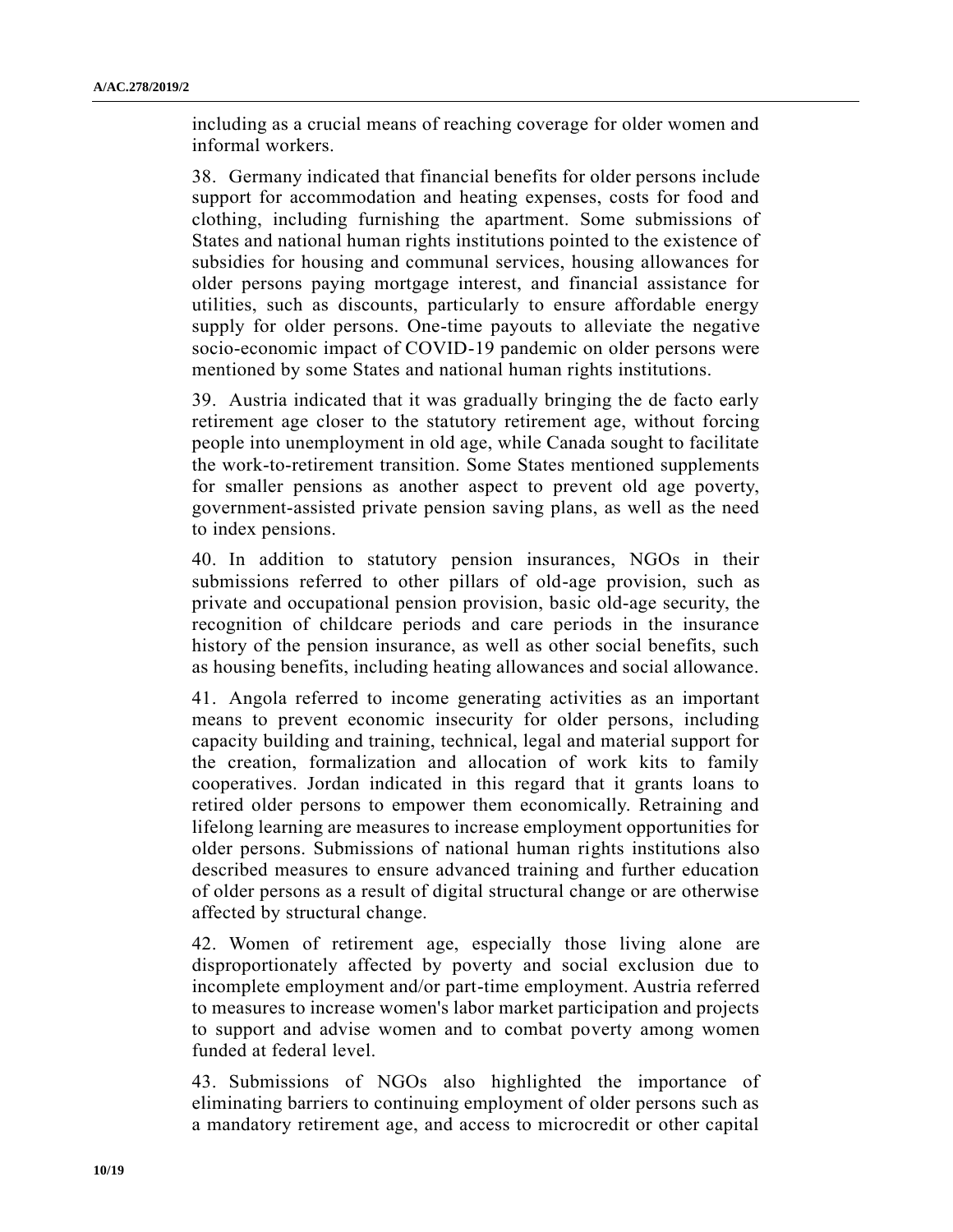through community schemes, which could enable older women's income security.

44. Some States noted the importance of a life course approach to prevent poverty in old age with a focus on ensuring equal opportunities and the promotion of social mobility from childhood.

45. Support to care was mentioned by a number of States as an important aspect of ensuring the right to an adequate standard of living for older persons. Long-term care in Cyprus is provided under a specific scheme for the 'Subsidization of Care Services`. The legislation covers also respite care providing for short spells of rest for informal caregivers, in the form of home, residential or day care, and day care centers and home care services received state aid. Turkey indicated that it has a home care allowance for a family member who provides care to an older person.

46. The Islamic Republic of Iran, through institutions such as the Imam Khomeini Relief Foundation, provides dignity cards (Manzelat Cards) for older persons to benefit from recreational and sports services. Day homes in the Dominican Republic also offer direct care services for older persons' food, health, education, recreation, training and other services.

47. Some States and national human rights institutions referred to the availability of programmes that provide assistance with healthcare and long-term care costs. This includes contribution fees for hospital services or medicine to older persons not covered by health insurance or to older adults who do not have health insurance. Other forms of assistance and critical services mentioned to ensure the autonomy of older persons included meal services, home cleaning, personal care, basic and essential needs of older persons, transportation as well as benefit counselling, legal services and caregiver support.

48. Specific normative actions, such the Older Persons' Rights Law of Mexico, were mentioned as measures to combat poverty and economic insecurity of older persons. Jordan's Social Security Law, for instance, allows older persons to continue working and being covered beyond old age.

49. ILO indicated that, over the last decades, guaranteeing the economic security of older persons has become a major concern for public policies. Where large parts of the national population are not eligible for a contributory old age pension, there has been a general trend to set up or expand the reach of tax-financed old age pensions open to all residents beyond a prescribed age (subject to but in many cases also without a means-test). While this trend is welcome as it allows to extend protection in old age to previously unprotected groups of persons and is aligned with the policy recommendations contained in ILO social security standards advocating for building comprehensive systems based on the most efficient combination of benefits and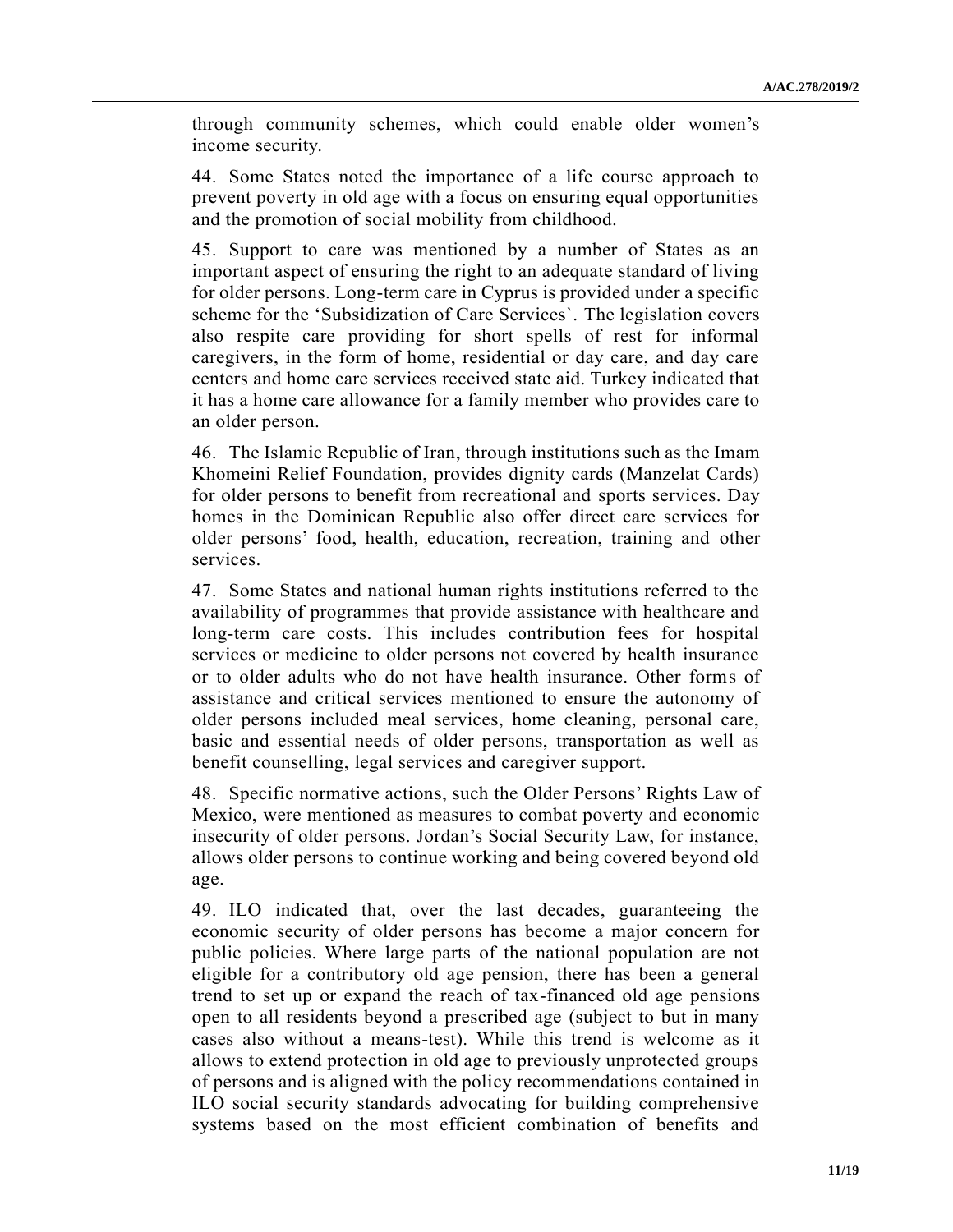schemes, the level of these tax-financed pensions has generally been insufficient to allow the beneficiaries to live a dignified life as required by the ILO Convention No. 102 and the ILO Recommendation No. 202.<sup>3</sup>

50. Economic Commission for Europe (ECE) indicated that its member States committed in the 2017 Lisbon Ministerial Declaration to the goal of ensuring ageing with dignity, among others by supporting the necessary infrastructure and assistance to prevent all types of abuse and violence against older persons, ensuring their economic, physical, and psychological safety. Countries also pledged to recognize the potential of older persons, including by developing and implementing socially responsible and future-oriented economic and financial strategies that encompass the needs, capacities and expectations of current and future generations, while valuing the potential of older persons, their life experience, their responsibility and support for all generations and for society

51. Economic Commission for Latin America and the Caribbean noted that regarding SDG 1, and its targets 1.2 and 1.3, the countries of the region have diverse realities, although low coverage in social protection is a reality particularly due to the wide informality in employment and the lack of protection of people in rural areas. However, some countries have implemented ambitious policies and programs to expand social protection coverage for older people, through the implementation of non-contributory pension programs (Argentina, Mexico, Bolivia, Chile), economic transfers for populations in extreme economic vulnerability (Dominican Republic, Chile) and expansion of benefits for existing social protection systems. It should be noted that, in the face of the pandemic caused by COVID-19, the countries of the region established programs to strengthen and expand the social protection of older people. In view of the insufficient amount of pensions, countries such as Cuba, the Dominican Republic, Costa Rica, Chile and Peru have established training programs for older people who want to continue working even on continuous training to carry out an economic activity. The challenges of ensuring economic security in old age are complex, but experience in the region shows that there is progress in improving the pensions of older people, training them in the event of seeking employment. to encourage that, in the face of the condition of a pensioner, work can continue and that some governments provide monetary transfers to achieve a better quality of life.

52. The International Fund for Agricultural Development (IFAD) emphasized that, given the important role of agriculture for older people's livelihoods, it is crucial that they have equal access to productive resources and training on innovative technologies. Yet older farmers are often excluded from such support, based on unfounded perceptions of them not being able to learn new skills. In addition, the

<sup>3</sup> See [https://www.ilo.org/global/publications/books/WCMS\\_817572/lang--en/index.htm.](https://www.ilo.org/global/publications/books/WCMS_817572/lang--en/index.htm)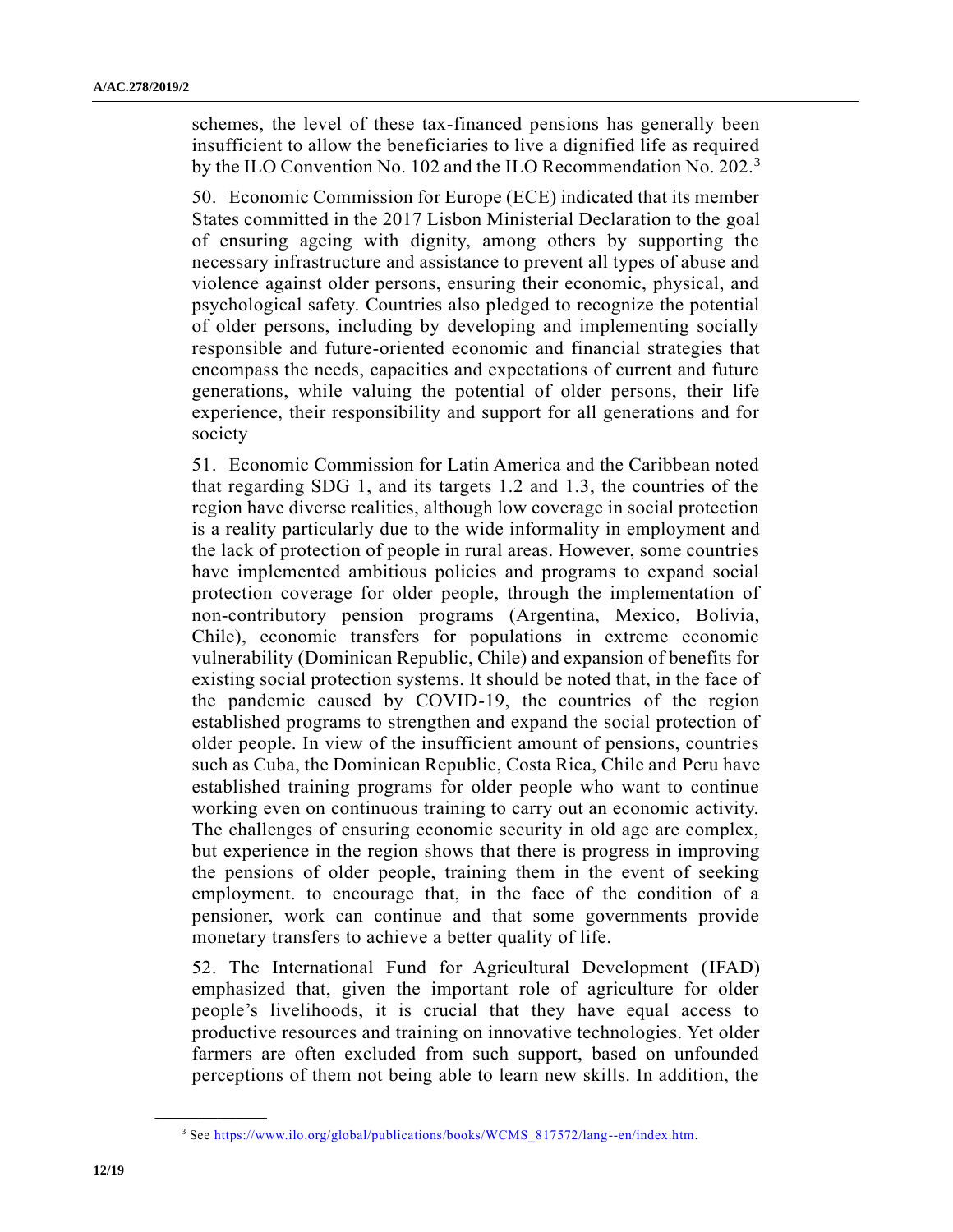economic role and activity of older people should be viewed in the social context of the household to which they belong, as their livelihood strategies will depend on the composition of the household.<sup>4</sup> IFAD interventions are aimed at enhancing the productivity, profitability, resilience, and diversification of poor rural people's economic activities. IFAD has a variety of tools to ensure that the largest possible number of poor rural people benefit from emerging economic opportunities, and that those who cannot do so immediately are proactively supported in developing the skills and assets to do so in the near future.

53. The International Organization for Migration (IOM) noted that older migrants may struggle to recoup social security contributions post-retirement, and many more then struggle to move pensions with them if they choose to retire in their country of birth, or third country. Access to and portability of social security contributions is critical to avoid destitution and facilitate both mobility and well-being of older persons. The availability of integration and/or reintegration programmes and services that can address possible language barriers and physical and socio-economic constraints as well as ensure access to health and other services – whether for older migrants that choose to return home after many years or those who choose to retire abroad – should be considered an integral part of social inclusion programming.

#### **2. Impact of macroeconomic policies on economic security**

54. Some States mentioned the positive impact of poverty reduction strategies on combatting economic insecurity and poverty of older persons. In this context, the importance of a life course approach to combat poverty among older persons was mentioned. The Islamic Republic of Iran referred to the negative impact on the economic security of older persons of unilateral coercive measures, including economic sanctions. Measures to mitigate the negative impact caused by the COVID-19 pandemic were also mentioned by national human rights institutions in their submissions, such as stipends, cash transfers.

55. Another essential element that was highlighted were social protection floors. Cambodia, for instance, has a National Social Protection Policy Framework 2016-2025 consisting of two main pillars social assistance and social security, including for older persons.

56. A number of submissions from States mentioned the positive impact on economic security for older persons of cash transfer programmes and other benefits such as food and housing, the automatic indexation of pensions, pension increases as well as pension reforms. This included encouraging the retention of older persons in the labour market, such as in Italy by abolishing the ban on the accumulation of income from work and pensions, as well as the possibility of choosing

<sup>4</sup> See HelpAge International, The ageing of rural populations: evidence on older farmers in low and middle-income countries, 2014.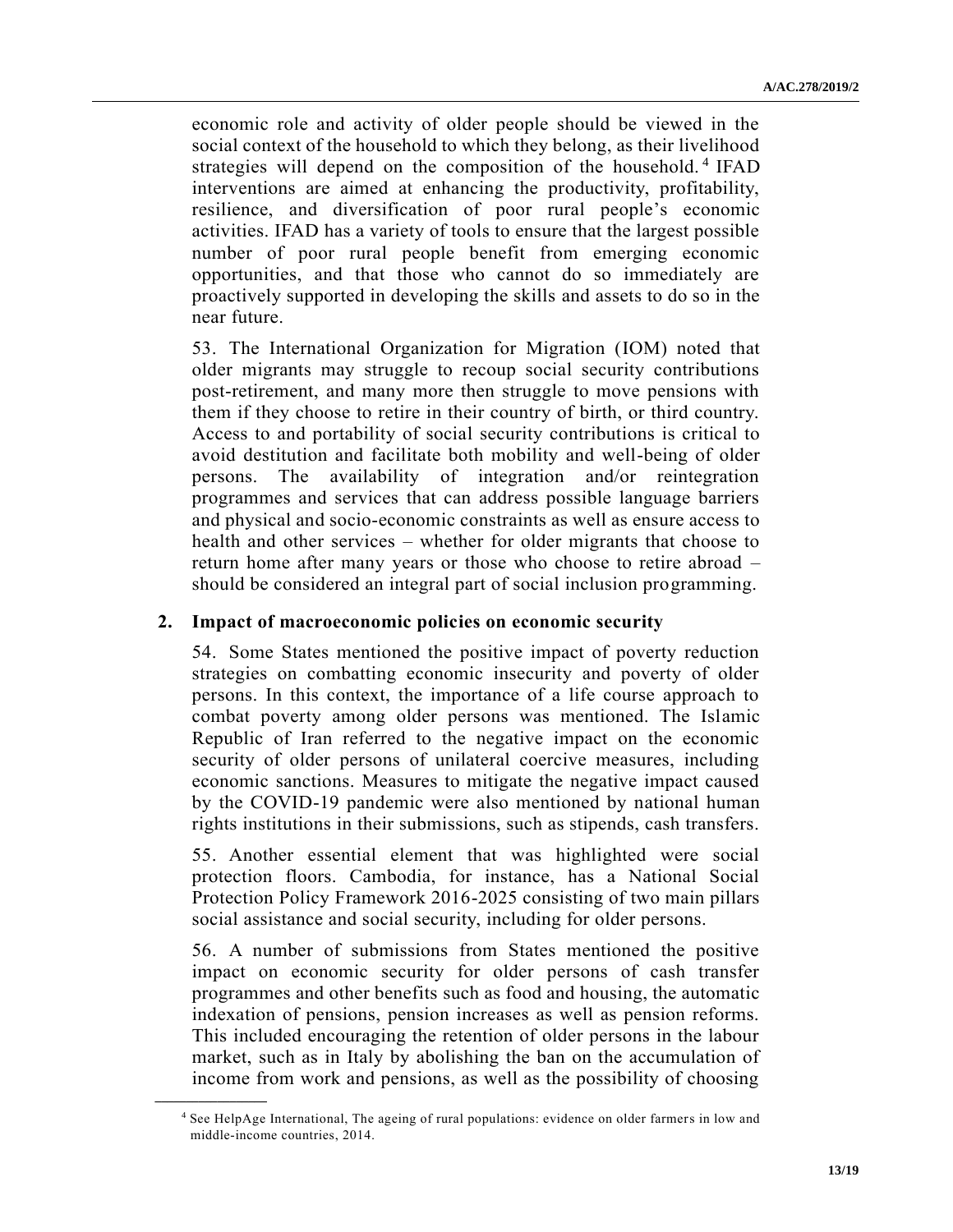to continue working beyond retirement age. El Salvador indicated that it had a Solidarity Pension for Old Age, through which quarterly cash transfers are made in the framework of the Poverty Eradication Strategy "Sustainable Families". A submission of a national human rights institution referred to regular analyses of the impact of macroeconomic policies on the economic situation of older persons as a basis for pension adjustments.

57. Universal coverage of health insurance, pensions and labour risks of the population, including older persons is guaranteed in the Dominican Republic by the 'Multi Annual Plan of the Public Sector 2021-2024'. Italy, in the context of its 'National Plan of Interventions and Social Services 2021-2023' seeks to guarantee essential levels of social services (LEPS). This includes the strengthening of home care. Austria introduced the option of care leave or part-time care for limited periods of time for caregiving relatives. It also introduced, under certain conditions, a legal entitlement to care leave, including family hospice leave. In Italy, the National Plan for Social Interventions and Services 2021-2023 identified social professions as an essential resource, which constituted the basis for the allocation of resources to the recruitment of additional social workers in publicly owned services. A submission of a national human rights institution referred to volunteer programmes to deliver medicines as well as legal services and psychological support, including to older persons, during the pandemic.

58. ILO pointed out that the ILO social security standards establish certain core principles which should govern the design and operation of social protection systems. Among those principles, the right to a predictable benefit prescribed by law provided until death occupies a central place (ILO Recommendation No. 202, para. 3). In cases where the national pension system has entirely shifted and replaced the solidarity-based schemes by privately managed ones based on the principle of capital accumulation through individual accounts, this core principle is impossible to be observed. Therefore, making sure that public policies regarding the basic national pension systems remain anchored in the internationally established architecture for social security helps guaranteeing both the human right of older persons to social security and that the social protection systems in sustainably financed with due regard to social justice and equity (ILO Recommendation No. 202 para. 3).

59. ILO emphasized that employment and labour market policies should be added as integral parts of macroeconomic policies, as currently many countries do not see older persons as a target group in macroeconomic policies. If macro-economic policies become employment-sensitive (and do not only focus on stabilizing inflation and exchange rates) as is recommended by the ILO (including in Convention No. 122, the ILO Centenary Declaration for the Future to Work and the Call to Global Call to Action for a Human-centred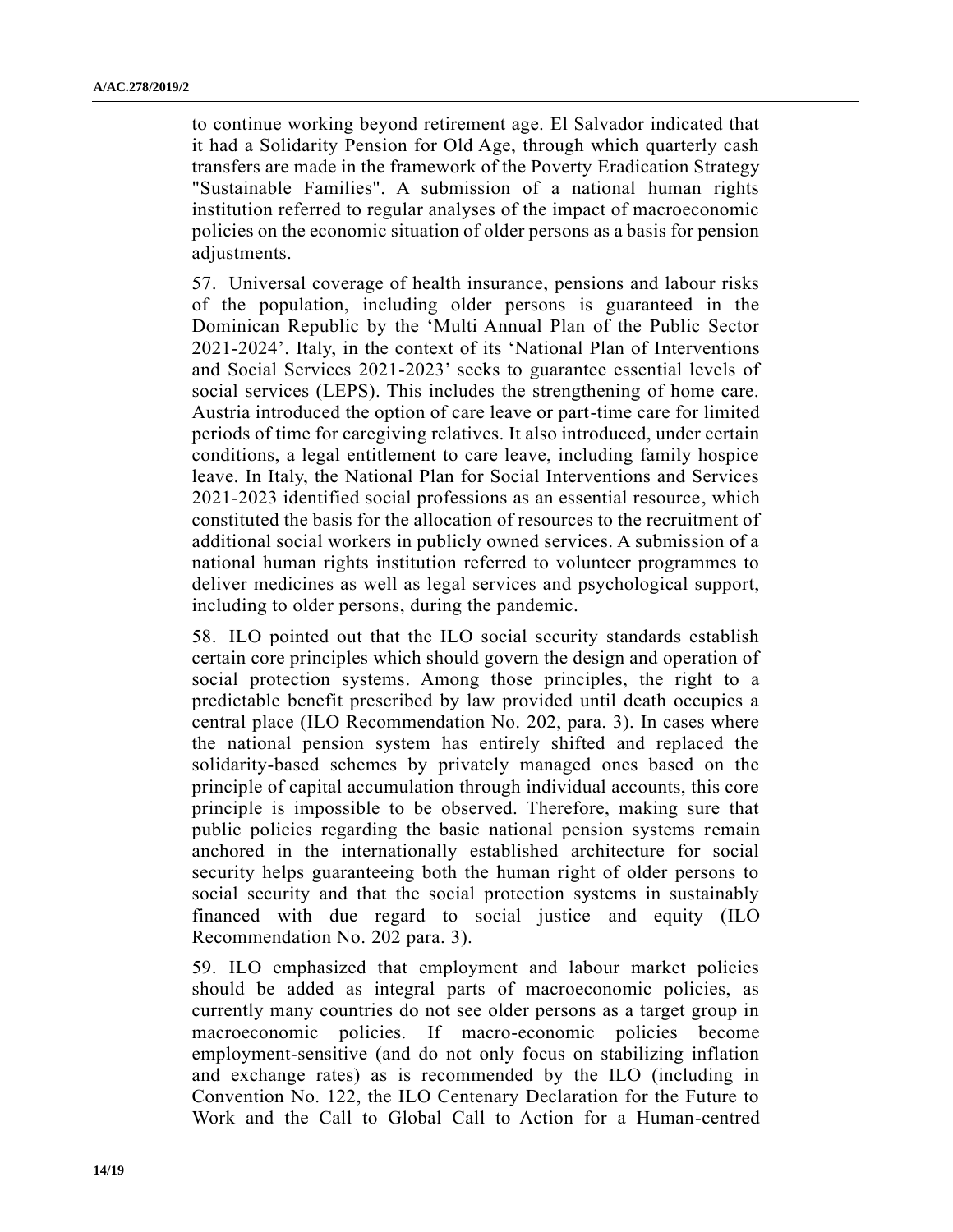Recovery from the COVID-19 Crisis that is Inclusive, Sustainable and Resilient), macroeconomic policies become directly relevant for the economic security of older persons.

#### **D. Equality and non-discrimination**

60. Respondents provided information on measures being taken to eliminate ageism and discrimination based on age that prevent older persons to access economic and other productive resources, including financial services, land, adequate housing and the right to inheritance. In Australia, the Age Discrimination Act 2004 protects individuals across Australia from discrimination on the basis of age in many areas of public life, including employment, education, accommodation and the provision of goods and services. Canada indicated that the Charter of Rights and Freedoms guarantees the right to equality before and under the law, the right to equal benefit and protection of the law without discrimination on the ground of age and also protects against discrimination based on an intersection of grounds, such as age and disability or age and sex. In El Salvador, the new Special Law for the Protection of the Rights of Older Persons provides guarantees for older persons to enjoy decent housing as well as equal access to bank loans and other forms of credit and insurance. In Germany, the General Equal Treatment Act prohibits discrimination based on age, including areas relevant to economic security of older persons such as housing, banks and insurance companies. In Serbia, the Law on Prohibition of Discrimination prescribes, among others, discrimination in the field of work and discrimination on the grounds of age as special cases of discrimination.

61. On the other hand, several other submissions noted the absence or inadequacy of legal framework that specifically prohibits discrimination based on age. AGE Platform Europe indicated that, at the level of the European Union, there is no legal framework prohibiting age discrimination in access to goods and services. Some European Union member States do have national laws protecting older persons against such discrimination, but often they are limited in coverage. The Office of the Commissioner for Human Rights of Poland acknowledged that Poland has no public policy on combatting ageism and that discrimination on the grounds of age is prohibited by law only in the field of employment.

62. Several submissions highlighted policy interventions and measures that address older persons' access economic and other productive resources, including employment, financial services and adequate housing. Some of those measures are not necessarily age-specific but addressing the most vulnerable groups. Canada indicated that the National Housing Strategy prioritizes the most vulnerable people and as such, a number of its programmes support older persons. For example,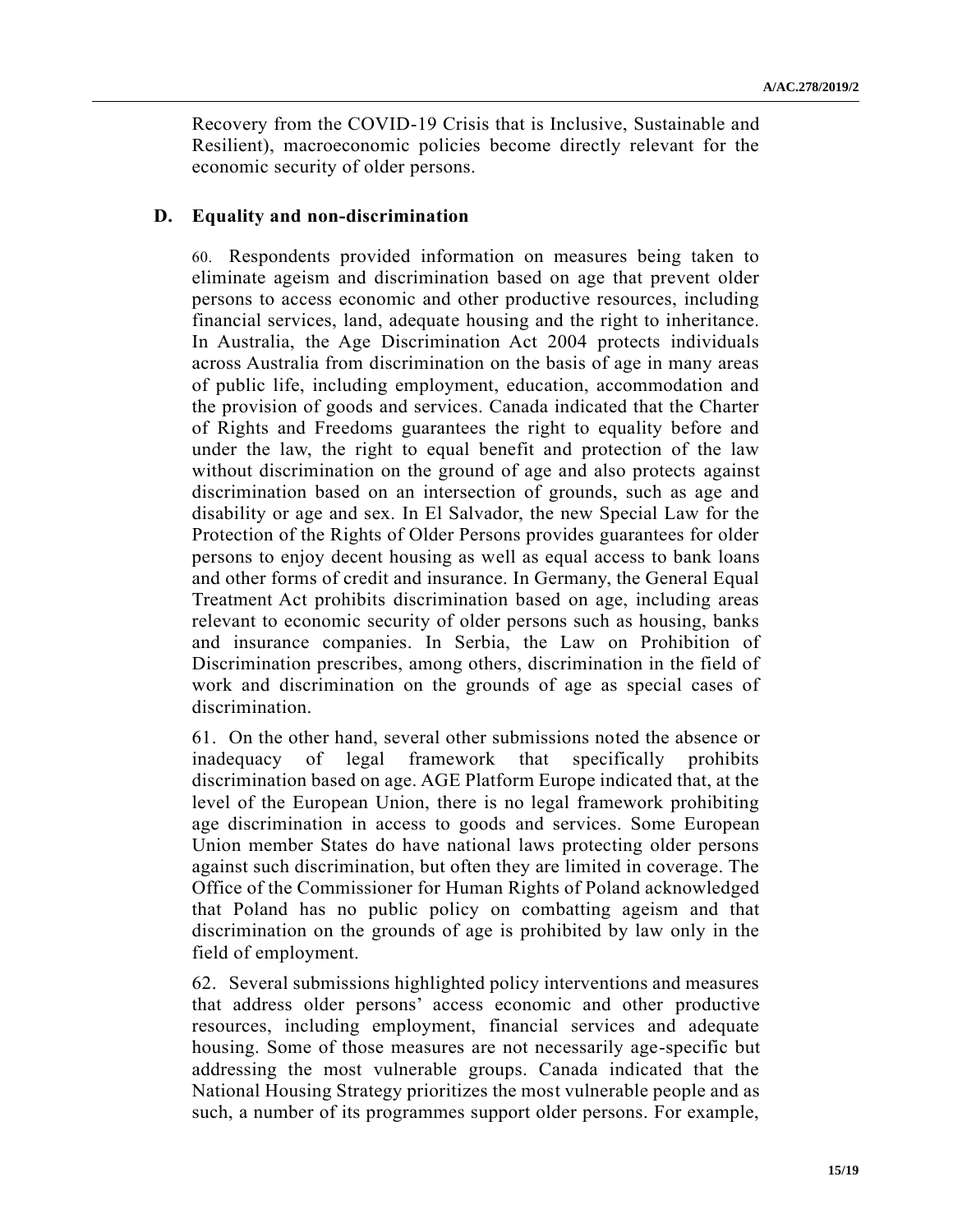the National Housing Co-Investment Fund, which will create at least 7,000 new affordable units for older persons, and support renovations to improve accessibility and allow older persons to age in place. Regarding access to financial services, Canadian banks have agreed to a Code of Conduct for the Delivery of Banking Services to older persons which requires banks to take into account the needs of older persons when proceeding with branch closures, facilitate communication with older persons, provide appropriate training to their employees who serve older persons, and publicly disclose the steps they have taken to support older persons.

63. In the Dominican Republic, the Happy Family National Housing Plan is being implemented with public and private institutions to provide housing solutions for the most vulnerable groups, including older persons. Finnish Human Rights Center reported that the Government Programme on Ageing 2030 aims to: develop preventive measures that improve functional ability of older persons; extend the functional ability and working careers of older working-age people, especially in social and health care; increase and enable voluntary work; to ensure the equality, more efficient coordination and economic sustainability of services for older persons; increase the age-friendliness of housing and residential environments; and highlight the development and utilization of Finnish technology for ageing.

64. Several submissions highlighted the need to increase awareness and research on ageism and actions taken in this regard. In Germany, the Federal Anti-Discrimination Agency recently commissioned a study on the subject of images of ageing and discrimination, the results of which are expected in the end of 2022 and will be important for the further development of policies and research. The Office of the Commissioner for Human Rights of Poland indicated that, according to the data from the Polish Institute of Economics which conducted a study on ageism in Poland in 2022, ageism is prevalent in society, for example in job recruitment procedures. APRe! (Portuguese Association of Retired and Pensioners) indicated that ageist stereotypes are often tolerated in society and in policy making, for example in the 2019 definition of the Informal Carer Statute, where retired people were excluded from eligibility for a carer's support allowance. In Mexico, National Institute for Older Persons (INAPAM) aims to promote a positive view of older persons, not only within the public sector, but in the private and social sectors by establishing agreements with these sectors to support older persons and by carrying out permanent campaigns to communicate the important contributions of older persons to society.

#### **E. Remedies and redress**

65. Respondents provided information on mechanisms that are necessary, or already in place, for older persons to lodge complaints and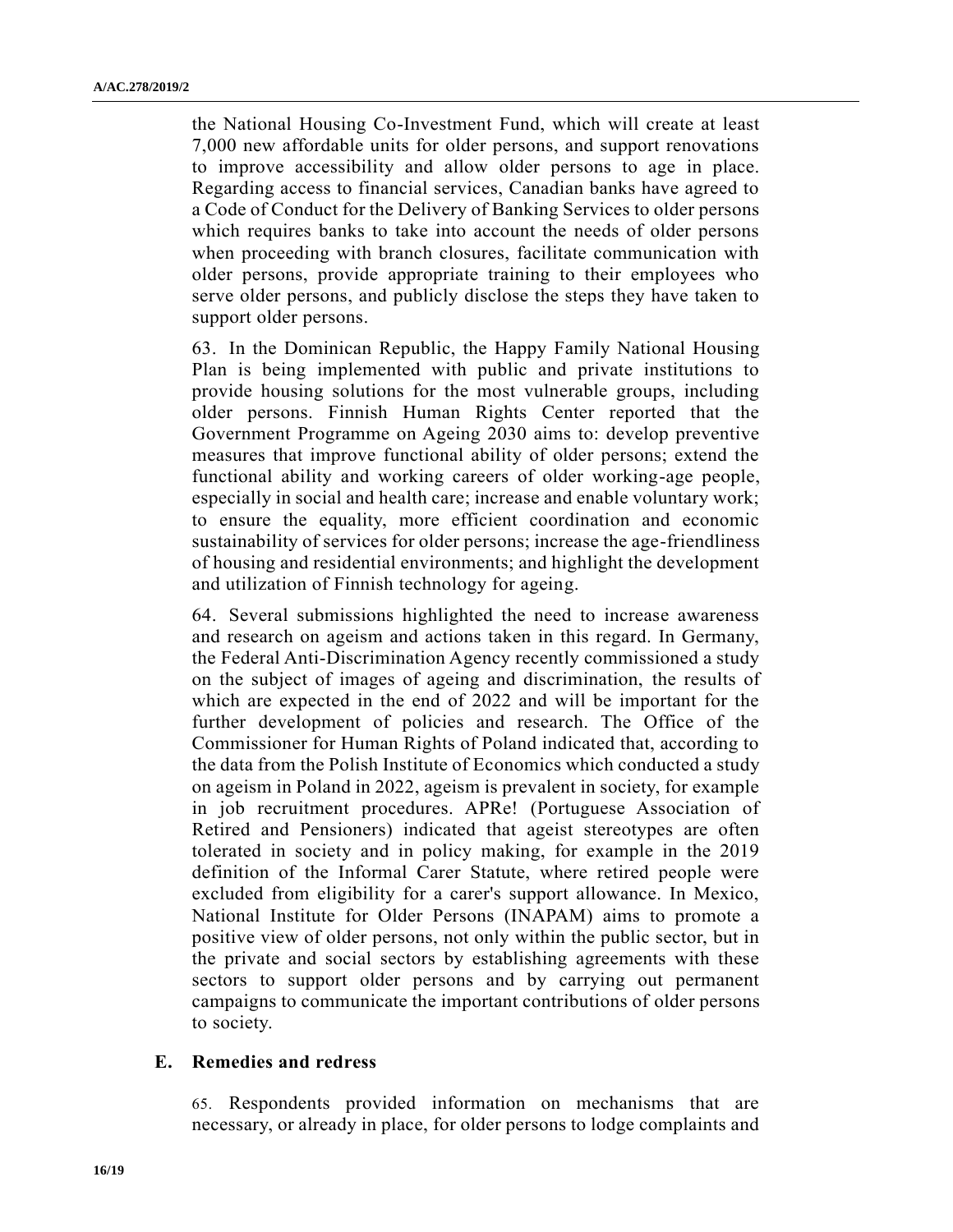seek redress for denial of their economic security and enjoyment of the right to an adequate standard of living. Submissions highlighted the important role played by national human rights institutions, antidiscrimination agencies and equality bodies established by constitutions and national laws to receive and address complaints by older persons.

66. Several submissions provided examples of using courts and judicial procedures. For example in Australia, a recent claim launched in the Federal Court looks at the intersection of age and indigenous status whereby Aboriginal and Torres Strait Islander persons who have a gap in life expectancy are disadvantaged by the Government's use of an age proxy to determine eligibility for age pension. However, those submissions also indicated that court proceedings often take long time and older persons face obstacles as highlighted at the discussion on access to justice at the eleventh session of the Open-ended Working Group on Ageing (see also A/AC.278/2020/CRP.4). For example, Ombudswoman of Croatia indicated that appeal proceedings regarding individual pension rights on average take 106 days and appeals within the welfare system can take from 6 months to a year and a half.

67. Other submissions indicated the availability of, or need for, other complementary measures, such as hotlines, counselling centres and support mechanisms for extra-judicial dispute resolutions. For example in Kenya, civil society organizations including older persons organizations provide mediation and alternative dispute resolution mechanisms.

## **F. Promising practices in ensuring older persons' economic security**

68. Promising practices that were highlighted in State submissions towards ensuring older persons' economic security included specific aspects of the pension system. Mexico, for instance, indicated that its "Pension for the Welfare of Older Persons", which gradually became a federal programme, provides older persons with a non-contributory pension. In Germany, the old age security system has three pillars, i.e. the statutory, occupational and private schemes, which reflects a person's working life and aims to maintain the standard of living as far as possible in old age. Czechia referred to its supplementary pension insurance, thus noting that the Government is currently discussing the need for a pension reform. In Austria, the partial retirement allowance, permits employees to reduce their working hours for a maximum of five years, without any negative effects on their later pension level. In Canada, enrollment in some benefits for older persons is automatic, and the government has made efforts to increase coordination to ensure that no Canadian is left behind.

69. Promising practices in the area of pensions mentioned by NGOs in their submissions included universal old age social pensions or noncontributory pensions as effective, efficient and affordable policy to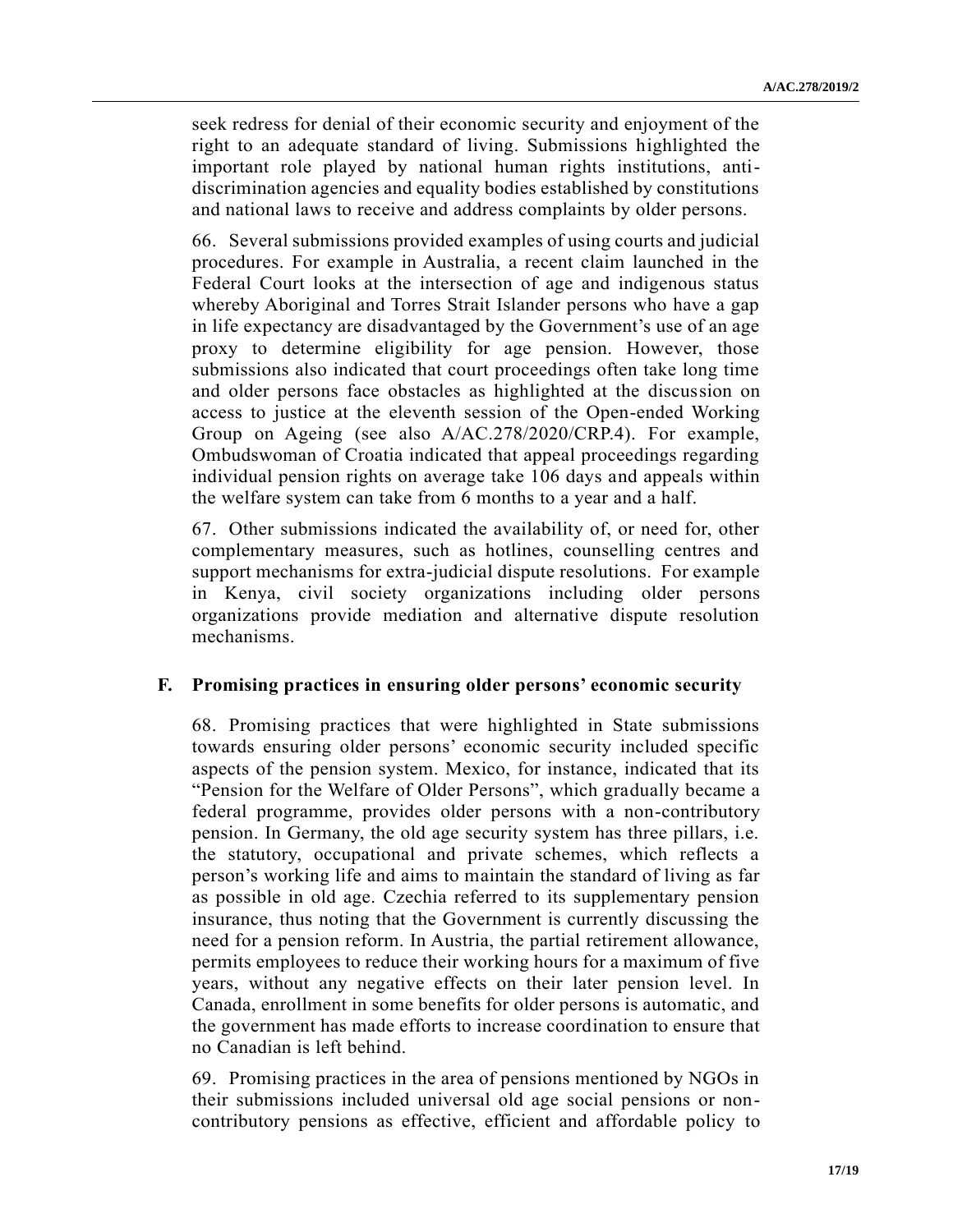achieve income security and reduce poverty and inequality in older age; adequate statutory minimum pensions regardless of previous employment status; indexation of pensions; and recognition of care work, including parental leave for pension credits particularly to close the gender pension gap. Informing older persons about their opportunities regarding work and pensions, volunteering and training also facilitates the preparation for the transition of older persons from the workforce into retirement.

70. In order to prevent economic insecurity in old age, submissions of NGOs and national human rights institutions stressed the importance of a life course approach. Investment in strong social and labour policies aimed specifically at the younger population can enable the building of more solid contributory careers, reducing vulnerability to poverty in old age. Creating a positive environment for financial planning from the younger age, can help ensuring income in old age.

71. Promising practices were also highlighted in the area of employment of older persons. Canada invests in skills training and employment supports in all parts of the country, in urban, rural and remote settings to individuals and employers, including for older workers. Recent amendments made to the Canada Labour Code introduced the right to request flexible work arrangements. Austria is also implementing innovative support approaches for older workers. With the "Impulse advice for companies", the labor market service supports companies, among other things, in coping with the requirements of an aging workforce and in making effective use of changing age structures, such as "productive aging", cross-generational work, and knowledge management.

72. In Turkey, under the "Vefa Project", project officers visit households on a weekly basis and meet the cleaning, food and personal care needs of beneficiaries, and ensure necessary referrals to other institutions in case of health issues. In Kenya, there are Older Persons Self Help Groups and Beneficiary Welfare Committees for income generation, Mediation and Alternative Dispute Resolution Services, and programmes to nominate or employ retired professionals or experts. Collaborations and partnerships with organizations such as banks, volunteer and third-sector associations in Italy allow for the funding of projects to prevent and combat fraud against older persons, through the organization of information and education campaigns, and of support initiatives, including psycho-social support.

73. NGOs submissions also indicated that access to various counselling and advisory services constitutes a promising practice to contribute to the safeguarding of older persons' economic security, including assistance with the application and requests for social benefits, as well as debt and energy counselling. The provision of financial, legal and psychological advice and counselling also constitutes a form of protection of older persons against their economic exploitation.